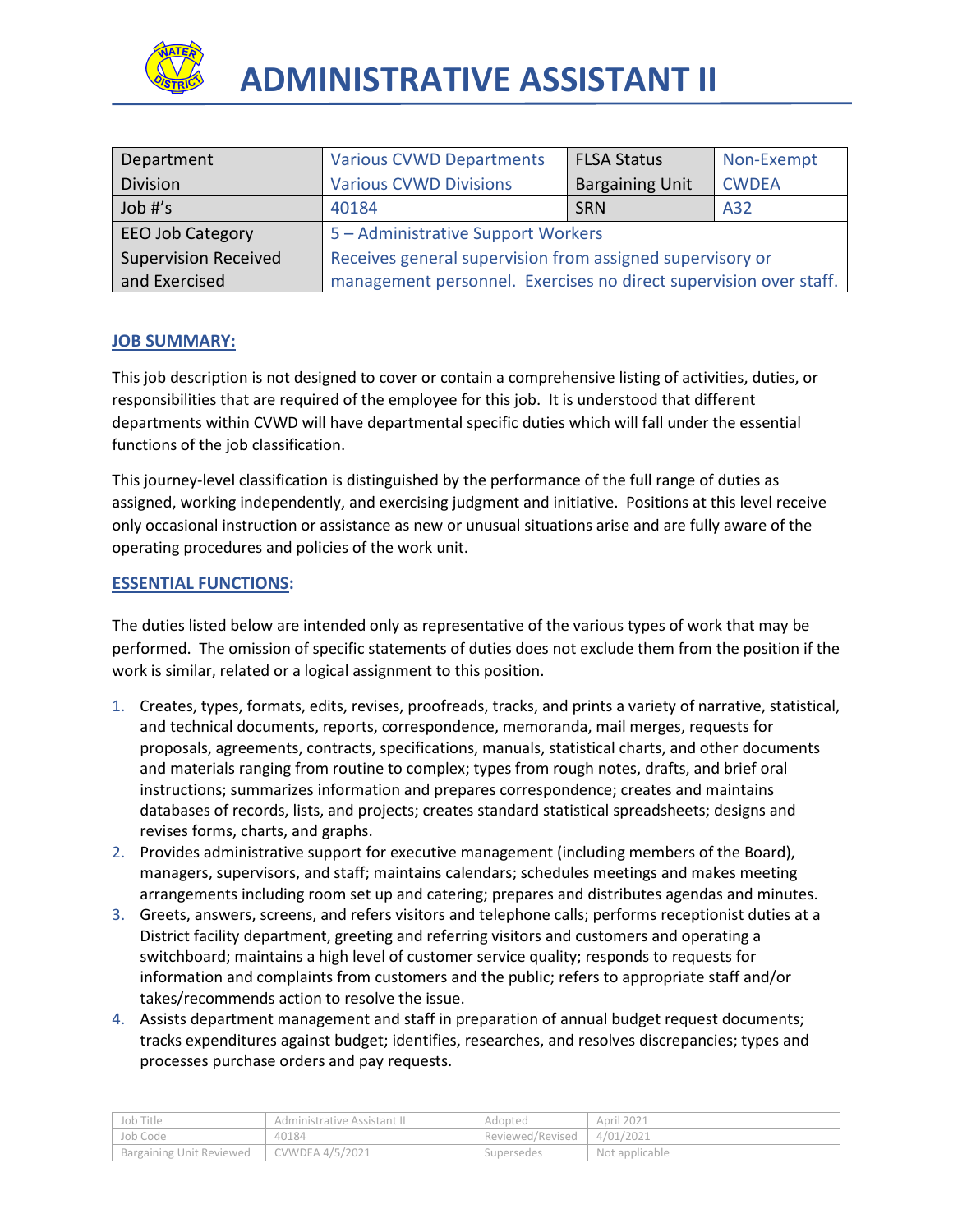

- 5. Picks up and distributes incoming mail; opens, logs, and routes office mail; stuffs, sorts, and prepares outgoing mail for pickup; retrieves, delivers, and sends faxes; troubleshoots and performs minor maintenance on duplicating equipment; coordinates repair of equipment by outside vendors; submits requisitions for machine supplies.
- 6. Monitors and maintains inventories of supplies and materials; types purchase requisitions and check requests; purchases supplies and materials within established purchasing guidelines.
- 7. Obtains data from multiple sources; extracts data elements required; updates and maintains specialized logs and databases; cross-checks data to identify errors and discrepancies for research and resolution; creates reports and documents in compliance with regulatory requirements.
- 8. Enters, verifies, and processes time card information for department staff; resolves timecard/work order discrepancies.
- 9. Prepares, edits, and formats reports, technical worksheets, tables, and computations; establishes, maintains, and tracks pending projects in database; researches and assembles information from a variety of sources for the preparation of records and reports; makes arithmetic calculations.
- 10. Organizes, maintains and updates subject, project, and specialized files; maintains and updates file indexes; removes and archives inactive files; updates technical and operating manuals.
- 11. Depending on assignment, may maintain Notary Journal including verifying identification for signature and documenting and verifying the steps necessary in the notary process.
- 12. Assist in presentations, community events and coordinates and conducts tours of District facilities; schedules field trips, presentations, and events; monitors education supply inventory.
- 13. May provide training and orientation to new staff on office procedures and software.
- 14. Observes and complies with all District and mandated safety rules, regulations, and protocols.
- 15. Performs related duties as assigned.

#### **MINIMUM QUALIFICATIONS:**

- **Education:** High School Diploma or equivalent. Any office related courses with an AA degree in Business Administration are highly desired.
- **Experience:** Five (5) years of progressively responsible general administrative or secretarial experience in a government or public utility environment. Any combination of experience and education that provides the required knowledge and abilities is qualifying.

**Microsoft Office Proficiency:** Intermediate Level or Above in Microsoft; including Word, PowerPoint & Excel.

#### **Knowledge of:**

- $\triangleright$  Office administration practices and procedures.
- $\triangleright$  Methods and techniques of generating reports and preparing business communication.
- $\triangleright$  District organization, rules, policies, and procedures applicable to assigned areas of responsibility.
- $\triangleright$  District document formatting standards.
- $\triangleright$  District travel policies and procedures.
- $\triangleright$  District purchasing practices and procedures.
- $\triangleright$  District timekeeping practices.

| Job Title                | Administrative Assistant II | Adopted                      | April 2021     |
|--------------------------|-----------------------------|------------------------------|----------------|
| Job Code                 | 40184                       | Reviewed/Revised   4/01/2021 |                |
| Bargaining Unit Reviewed | CVWDEA 4/5/2021             | Supersedes                   | Not applicable |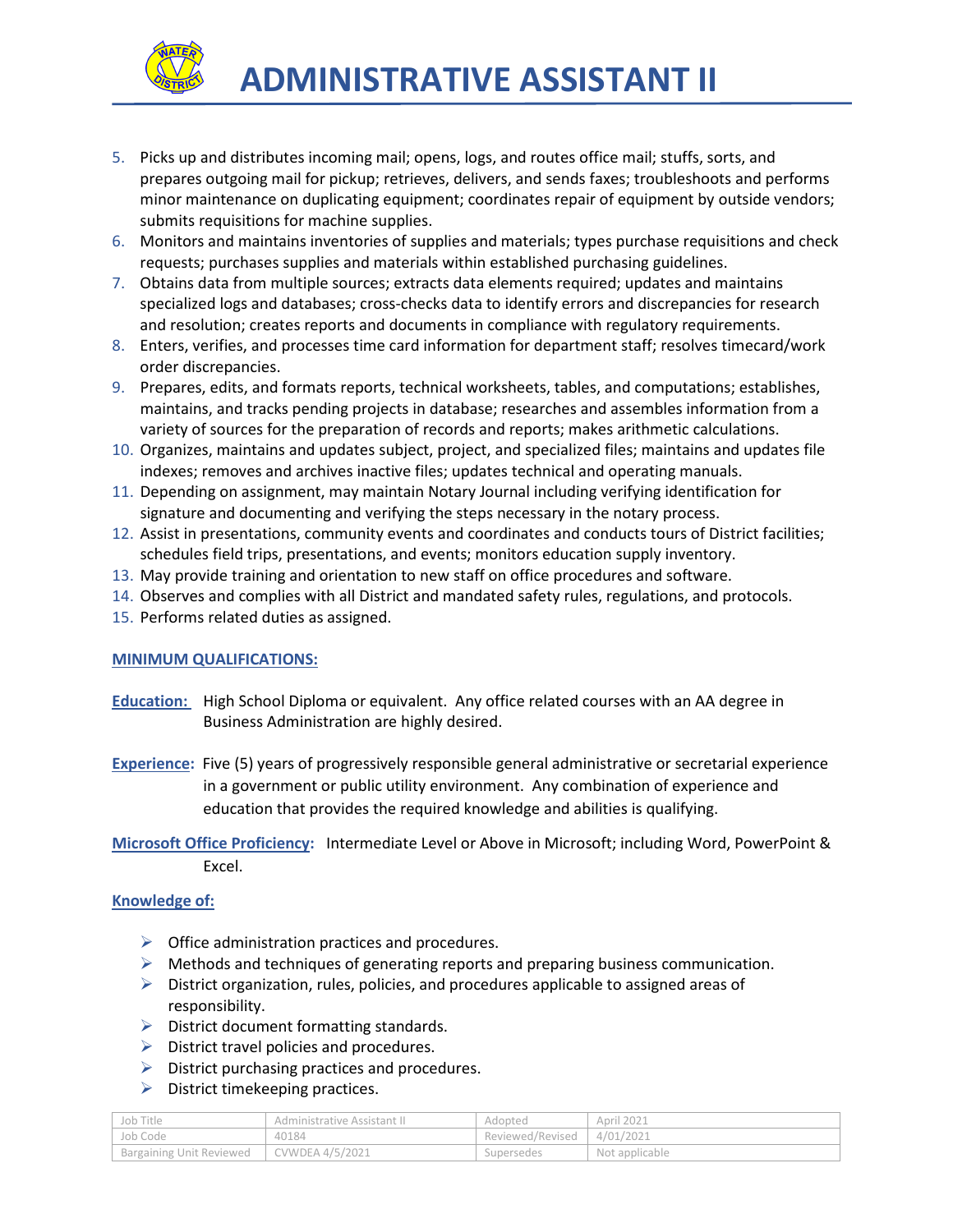

- $\triangleright$  District departments and their associated functions, responsibilities, and special programs.
- $\triangleright$  Principles and practices of record keeping.
- $\triangleright$  Basic mathematics.
- $\triangleright$  District and mandated safety rules, regulations, and protocols.
- $\triangleright$  Techniques for providing a high level of customer service by effectively dealing with the public, vendors, contractors, and District staff.
- $\triangleright$  The structure and content of the English language, including the meaning and spelling of words, rules of composition, and grammar
- $\triangleright$  Modern equipment and communication tools used for business functions and program, project, and task coordination, including computers and software programs relevant to work performed.

## **Abilities:**

- $\triangleright$  Perform a diverse range of office clerical and administrative support tasks.
- $\triangleright$  Receive, process, and route business documents in assigned areas of responsibility.
- $\triangleright$  Maintain calendars and scheduling meetings.
- $\triangleright$  Review and process purchase orders, invoices, and related fiscal documents.
- $\triangleright$  Provide support in tracking budget expenditures.
- $\triangleright$  Generate, compose, and/or process reports, letters, forms, and related documents.
- $\triangleright$  Type accurately at a speed necessary to meet the requirements of the position.
- $\triangleright$  Organize work, establish priorities, meet critical deadlines, and follow up on assignments.
- $\triangleright$  Interpret, apply, explain, and reach sound decisions in accordance with District and department policies and procedures.
- $\triangleright$  Organize and maintain office and specialized files.
- $\triangleright$  Follow and apply written and oral work instructions.
- $\triangleright$  Effectively use computer systems, software applications relevant to work performed, and modern business equipment to perform a variety of work tasks.
- $\triangleright$  Communicate clearly and concisely, both orally and in writing, using appropriate English grammar and syntax.
- $\triangleright$  Establish, maintain, and foster positive and effective working relationships with those contacted in the course of work.

## **CERTIFICATES, LICENSES, AND REGISTRATION REQUIREMENTS**

Employees in this position are required to obtain and maintain the following certifications, licensing and registrations:

- Licenses Valid California Operators license issued by the State Department of Motor Vehicles. Department of Motor Vehicles driving record may influence employment or classification. Ability to maintain insurance under the District's Vehicle Insurance Policy.
- Notary Public (Optional) As determined by the business need of the District, Employees may be required to obtain and maintain a Notary journal.

## **PHYSICAL REQUIREMENTS:**

| Job Title                | Administrative Assistant II | Adopted          | April 2021     |
|--------------------------|-----------------------------|------------------|----------------|
| Job Code                 | 40184                       | Reviewed/Revised | 4/01/2021      |
| Bargaining Unit Reviewed | CVWDEA $4/5/2021$           | Supersedes       | Not applicable |